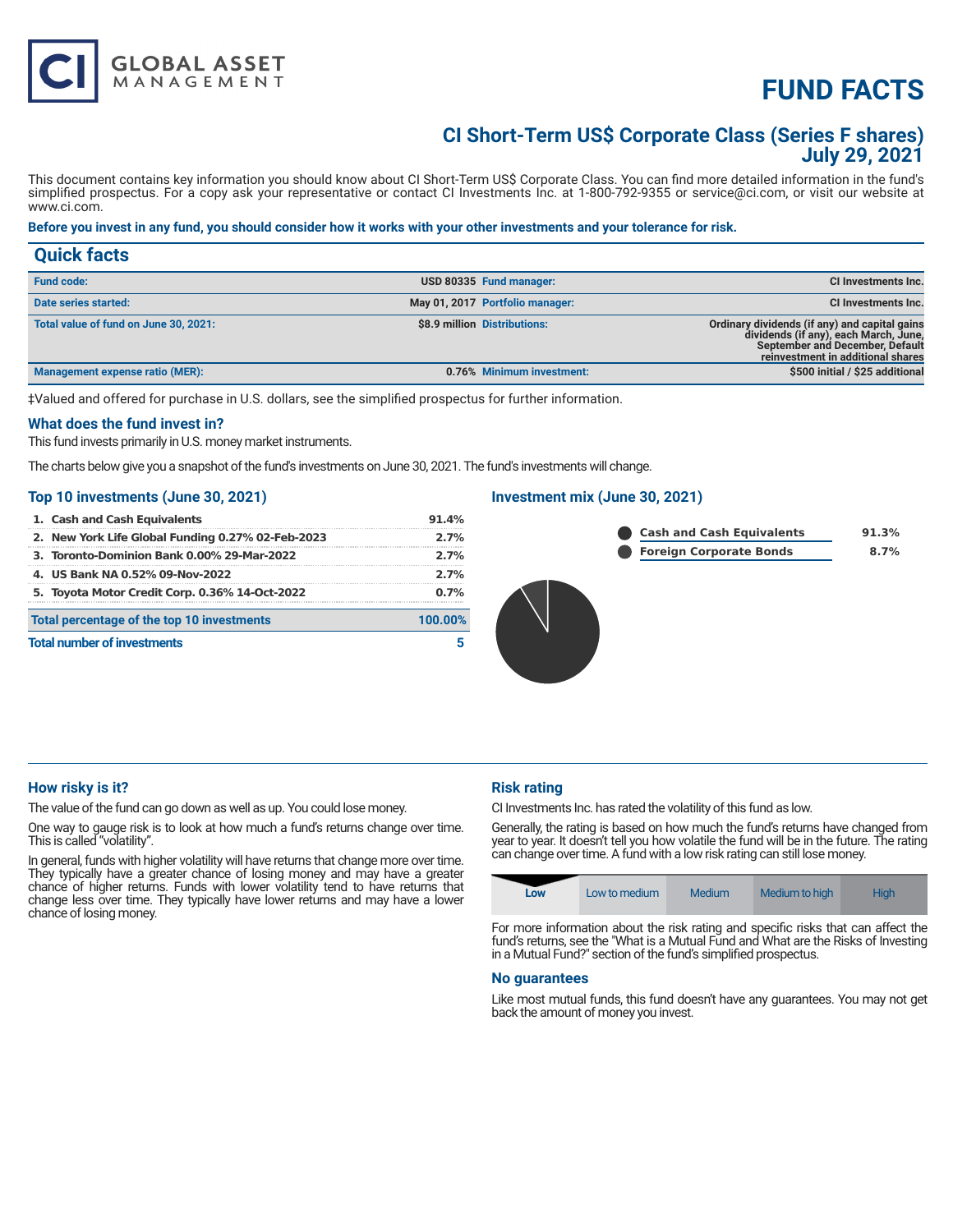## **CI Short-Term US\$ Corporate Class (Series F shares)**

#### **How has the fund performed?**

This section tells you how Series F securities of the fund have performed over the past 3 calendar years. Returns are after expenses have been deducted. These expenses reduce the fund's returns.

#### **Year-by-year returns**

This chart shows how Series F securities of the fund performed in each of the past 3 calendar years. This fund series has not dropped in value in the last 3 calendar years. The range of returns and change from year to year can help you assess how risky the fund has been in the past. It does not tell you how the fund will perform in the future.



#### **Best and worst 3-month returns**

This table shows the best and worst returns for Series F securities of the fund in a 3- month period over the past 3 calendar years. The best and worst 3-month returns could be higher or lower in the future. Consider how much of a loss you could afford to take in a short period of time.

|                     | <b>Return</b> | 3 months ending | If you invested \$1,000 at the beginning of the period |
|---------------------|---------------|-----------------|--------------------------------------------------------|
| <b>Best return</b>  | 0.4%          | May 31, 2019    | Your investment would be \$1,004.                      |
| <b>Worst return</b> | $-0.2%$       | June 30. 2021   | Vour investment would be \$998.                        |

#### **Average return**

As at June 30, 2021, a person who invested \$1,000 in this series of units of the fund 3 years ago now has \$1,025. This works out to an annual compound return of 0.6%.

#### **Who is this fund for?**

#### **This fund may be suitable for you if you:**

- are investing for a short term
- can tolerate low risk

#### **A word about tax**

In general, you'll have to pay income tax on any money you make on a fund. How much you pay depends on the tax laws of where you live and whether you hold the fund in a registered plan, such as a Registered Retirement Savings Plan or a Tax-Free Savings Account.

Keep in mind that if you hold your fund in a non-registered account, fund distributions are included in your taxable income, whether you get them in cash or have them reinvested.